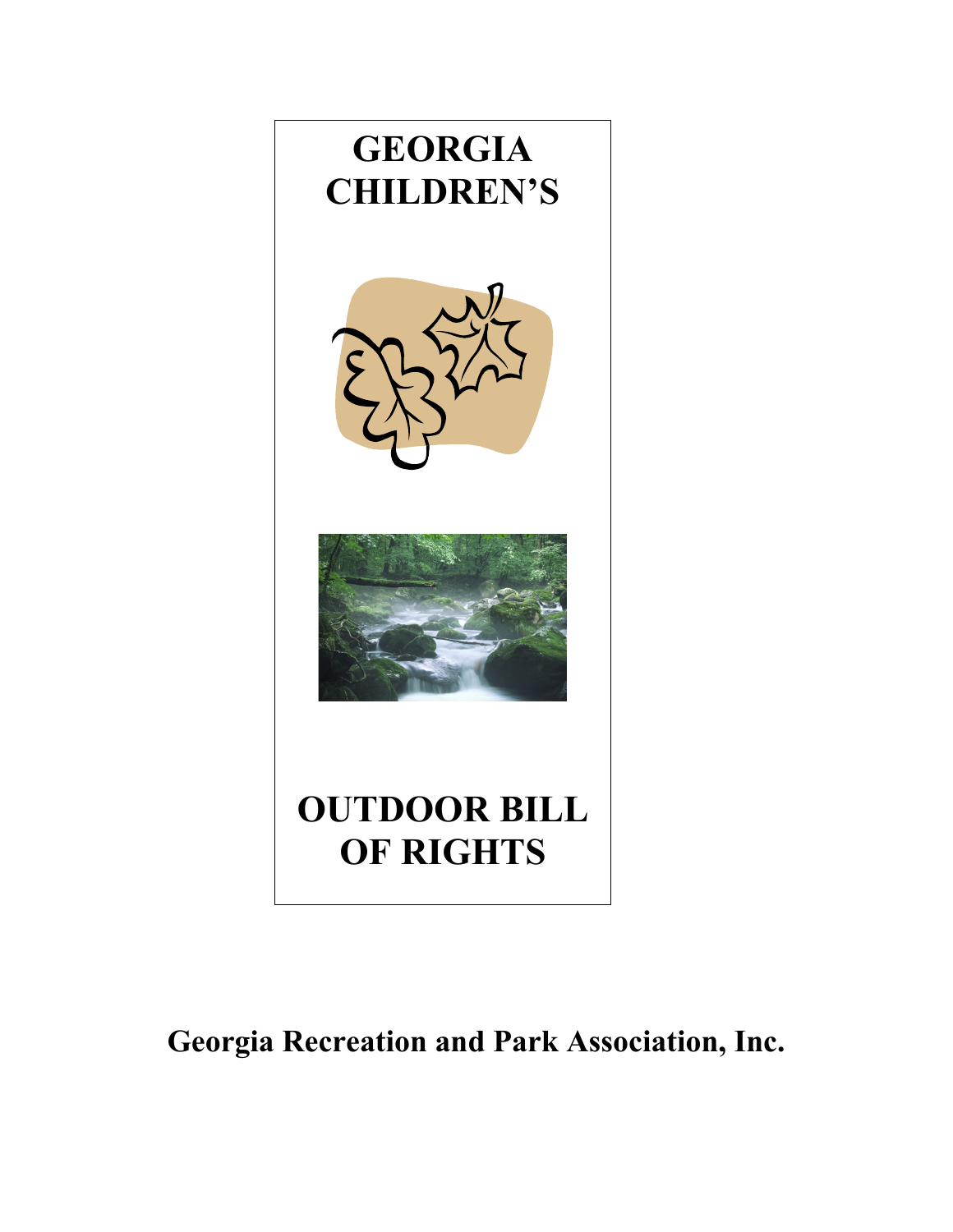W ith recent concerns about youth detachment from outdoor activities, lack of physical exercise and increased health risks, the Georgia Recreation and Park Association adopted the Georgia Children's Outdoor Bill of Rights. It is a fundamental list of experiences that every child in Georgia would benefit from experiencing, before entering high school. Studies document that children who do these things are healthier, do better in school, have better social skills and self-image, and lead more fulfilled lives.

The Georgia Children's Outdoor Bill of Rights provides that every child should have the opportunity to:

- Discover Georgia's Past
- Splash in the water
- Play in a safe place
- Camp under the stars
- Explore nature
- Learn to swim
- Play on a team
- Follow a trail
- Catch a fish
- Celebrate their heritage

## **Mission**

To encourage Georgia's children to participate in outdoor recreational activities and discover their heritage.

# **Objective**

That every child in Georgia should, by the completion of their 14th year, have the opportunity to experience each of the activities listed within the *Georgia's* Children's Outdoor Bill of Rights*.*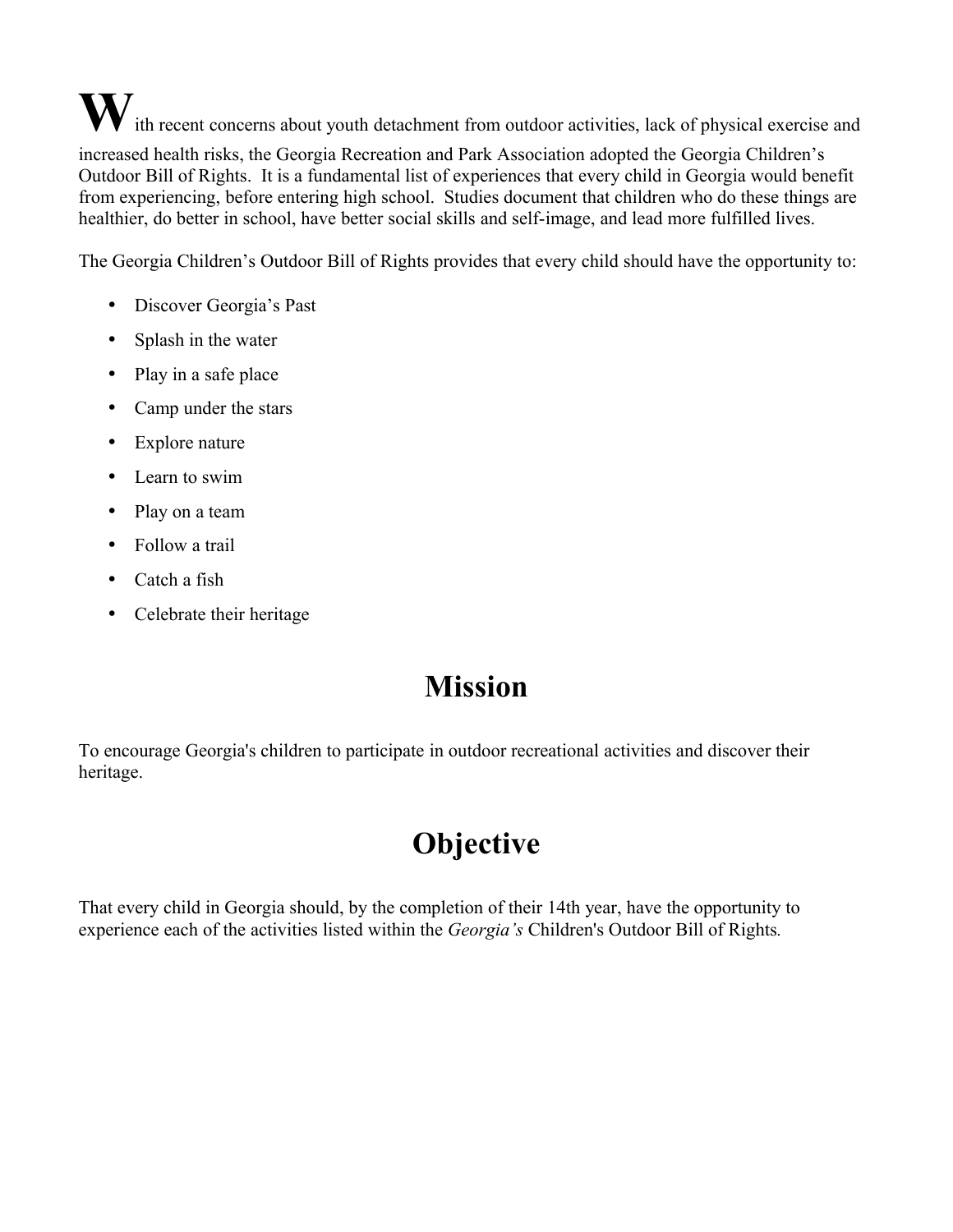### **RESEARCH**

Survey of published research provides the following substantiation of the benefits to children of the activities listed within the Georgia' Children's Outdoor Bill of Rights:

### **DISCOVER GEORGIA'S PAST**

#### *Why is it good to know history?*

- History provides identity to people and groups. (Sterns, 2004)
- Knowledge of history fosters good citizenship. (Sterns, 2004)

### **SPLASH IN THE WATER - LEARN TO SWIM**

*Why is it good to play in the surf, lakes, streams, ponds and swimming pools?*

- Swimming improves your all-round fitness. (Swimming, 2004)
- Swimming boosts your strength, stamina and suppleness. (Swimming, 2004)
- Swimming has all the cardiovascular benefits of running. (Swimming, 2004)
- Swimming works all the major muscle groups. (Swimming, 2004)
- Swimming is a demanding aerobic exercise that helps to keep your heart and lungs healthy. (Swimming, 2004)

#### *Why is it good to go boating?*

Children between the ages of 6 and 19 who boat regularly receive many benefits including the following:

- Children are more likely to be actively involved in other recreational activities, including household projects and volunteer work. (Impulse, 2003)
- Children learn to be more outgoing and less shy or introverted. (Impulse, 2003)
- Children who boat lead more active and healthy lifestyles. (Impulse, 2003)
- Children develop their leadership qualities. (Impulse, 2003)
- Children develop a range of skills and positive attitudes. (Impulse, 2003)
- Children have more quality time with their parents year-round. (Impulse, 2003)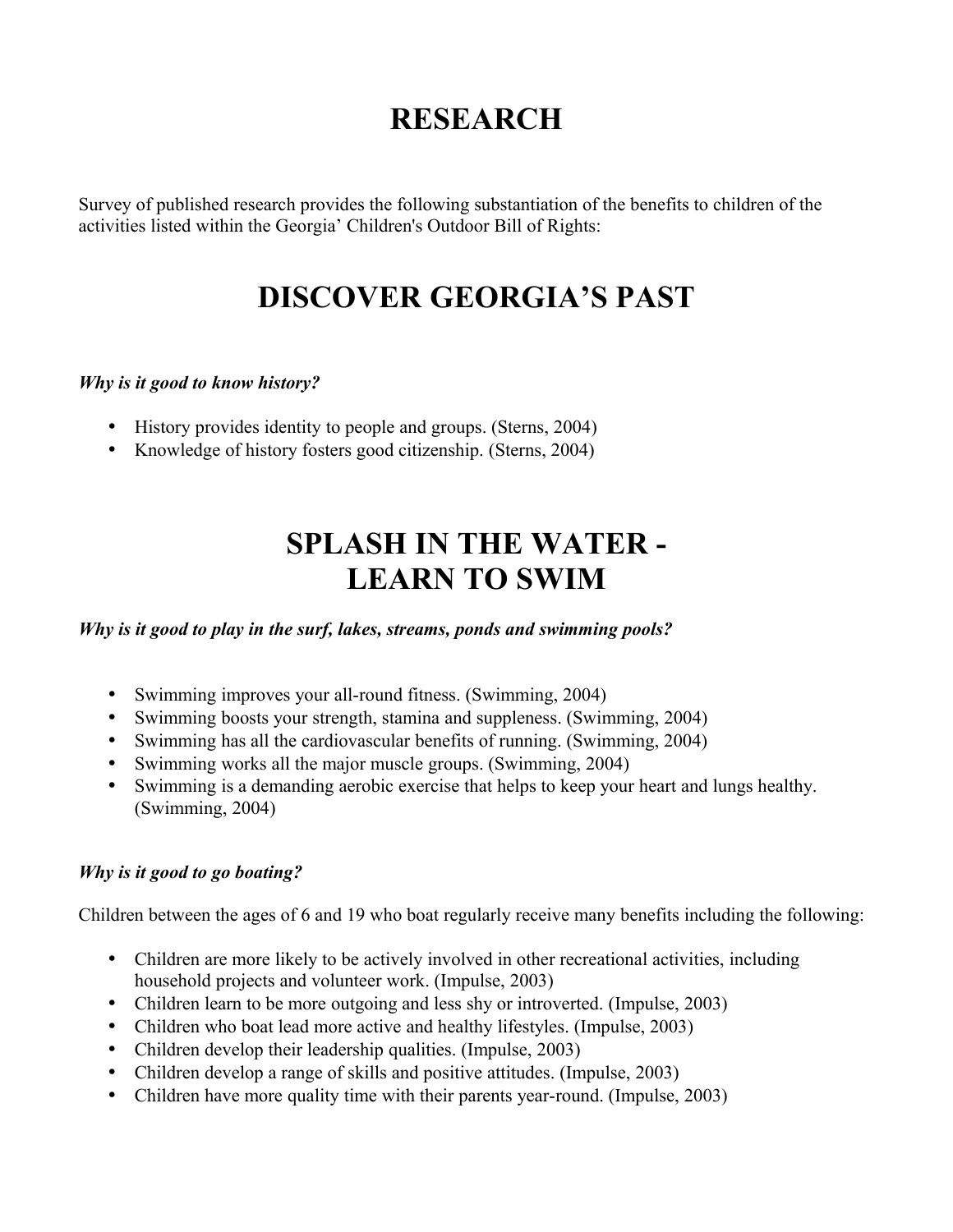# **PLAY IN A SAFE PLACE**

#### *Why is it good to play?*

- Habitual physical activity leads to a reduced resting heart rate and lower blood pressure levels. (Paffenbarger, et. al., 1991)
- Exercise holds the promise of decreasing the incidence or delaying the development of noninsulindependent diabetes mellitus. (Helmrich and Paffenbarger, 1992)
- Sustained physical activity leads to a decrease in fat body mass and increase in lean body mass, with resultant increased basal metabolism and a lower risk of obesity. (Bray, 1989; Siscovick, et. al., 1985)
- In childhood and adolescence, habitual physical activity, as opposed to a sedentary life style, leads to increased bone mass and bone strength. (Paffenbarger, et. al., 1991)
- Habitual physical activity increases muscle strength and improved structure and function of connective tissues. (Paffenbarger, et. al., 1991)
- Physical activity may prevent the complex condition leading to chronic back pain syndrome and the extensive debility associated with it. (Tipton, et. al., 1986)
- The role of physical activity in preventing various types of arthritis is uncertain; however, increased muscle strength, bone density, and connective tissue offer promise of a preventive effect. (Lane, et. al., 1986)
- Regular bouts of moderate physical activity reduce the symptoms of mild or moderate depression and anxiety neuroses by improving self-image, social skills, mental health, perhaps cognitive functions, and total well being. (Taylor, et. al., 1985)
- Regular physical activity can help reduce the risk of many adult health problems, including diabetes, obesity, and heart disease. (USDHHS, 1996)
- Participation in physical activity and recreation can provide positive benefits related to psychological health, physical health, familial interactions, peer influence, academic performance, community development and other lifestyle behaviors. ("Impact", 2004)
- Children function better than usual after activities in green settings; and, the "greener" a child's play area, the less severe his or her attention deficit symptoms. (Taylor, 2001)
- For girls, green spaces immediately outside the home can help them lead more effective, selfdisciplined lives by increasing their concentration, inhibition of initial impulses, and increasing their ability to delay gratification. (Taylor et al., 2001)

# **CAMP UNDER THE STARS**

#### *Why is it good to go camping?*

- Camping has a positive influence on self-image in relatively short periods of time across all age groups, but particularly among younger campers. (Marsh, 1999)
- Children at camp show significant gains in their focus of control and general self-efficacy and this is expected to have some type of carry-over into life beyond the camp setting. (Sekine, 1994)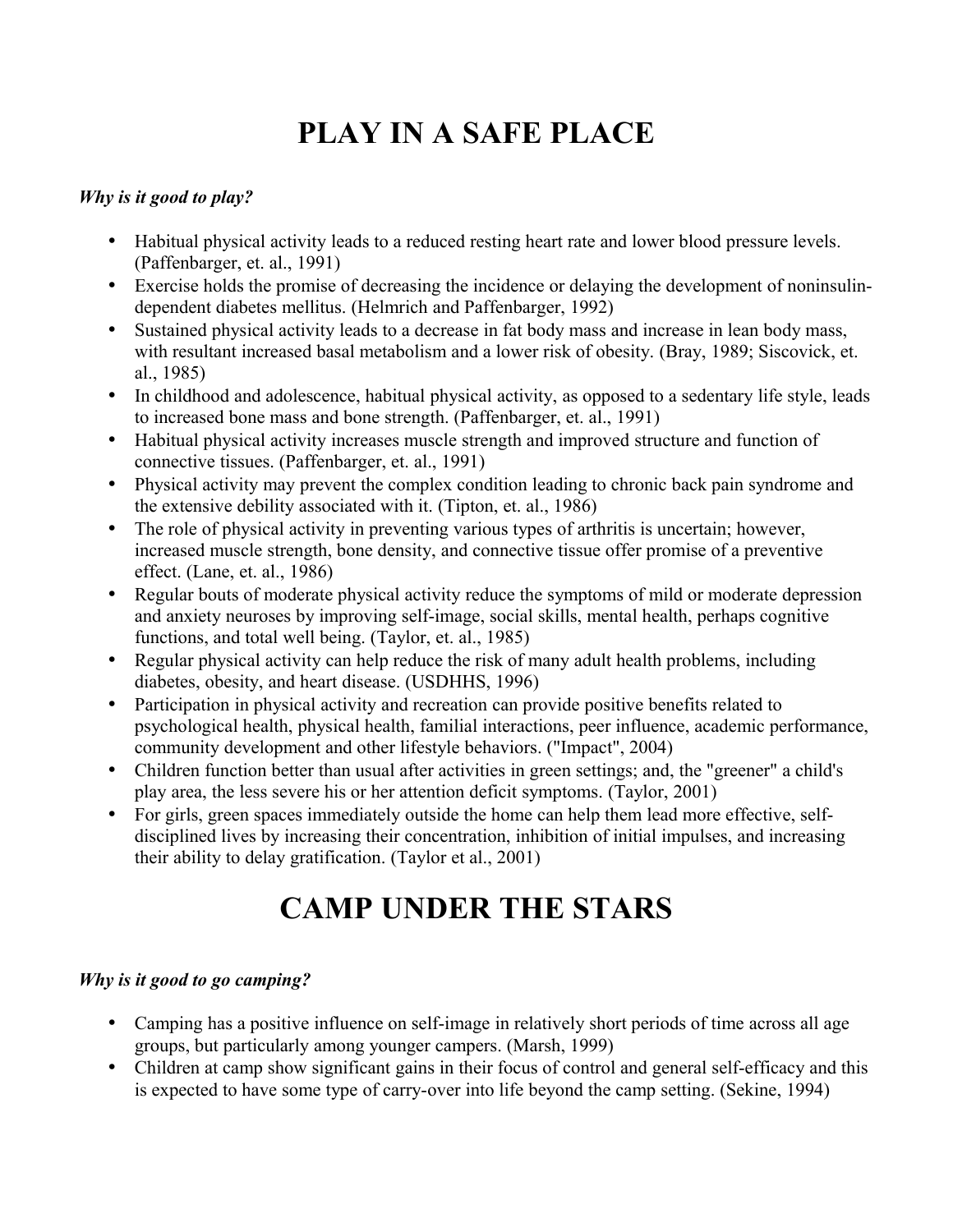- Many activities of camp lead to youth feeling better about themselves if they are offered as opportunities for young people to both assert their independence and learn cooperative teamwork. (Chenery, 1991)
- In resident one-week and outdoor school programs across the country, youth with and without disabilities made significant growth in their outdoor skills and personal development. (Brannan et a1., 1997)
- Self-reliance, or independence, was a predominant outcome of youth camping. (Brannan et al., 1997)
- Youth with disabilities gained independence, while youth without disabilities improved their social interaction and gained a greatest appreciation of people who were different than themselves. (Brannan et al., 1997)
- Campers felt healthier when they were at camp because they ate better, exercised more, were outside in the fresh air, slept better, and enjoyed the pace of life. (Dworken, 1999)
- Campers with disabilities benefit by enhanced self-concept and esteem, personal growth, increased leisure skills, increased social adjustment, enhanced body image and positive behavior changes. (Robb et al., 1987)

# **EXPLORE NATURE**

#### **Why is it good to explore nature?**

- Outdoor adventure programs can obtain notable outcomes and have particularly strong, lasting effects. These positive affects occur in the dimensions of academic performance, leadership, selfconcept, personality development, interpersonal skills and adventuresomeness. (Hattie et al., 1997)
- Just viewing nature reduces physiological stress response, increases levels of interest and attention, and decreases feelings of fear and anger or aggression. (Kaplan et al., 1989)
- Children who have gone through wilderness survival training showed decreased chances of dropping out of school. (Moses, 1968)
- Children with experience in the wilderness had increased GPAs. (Moses et al., 1970)
- Children who have gone through wilderness survival training have more realistic perceptions of self. (Yenser, 1972)
- Children who have gone through wilderness survival training show reduced signs of racial, conflict. (Potts, 1974)
- Children who have gone through wilderness survival training had reduced occurrences of deviant behavior. (Gaston et al., 1978)
- Children who have gone through wilderness survival training show improved self-concept. (Clifford, 1967)
- Authors have identified early-life outdoor experience-whether alone or with or with others--the most important factor found in their research in developing environmental concern. (Sward, 1999)

# **PLAY ON A TEAM**

#### *Why is it good to play on a team?*

• Organization can also allow for a fair process in choosing teams, matching competitors, and enforcing rules specifically targeted at younger athletes can reduce injuries. ("Organized", 2001)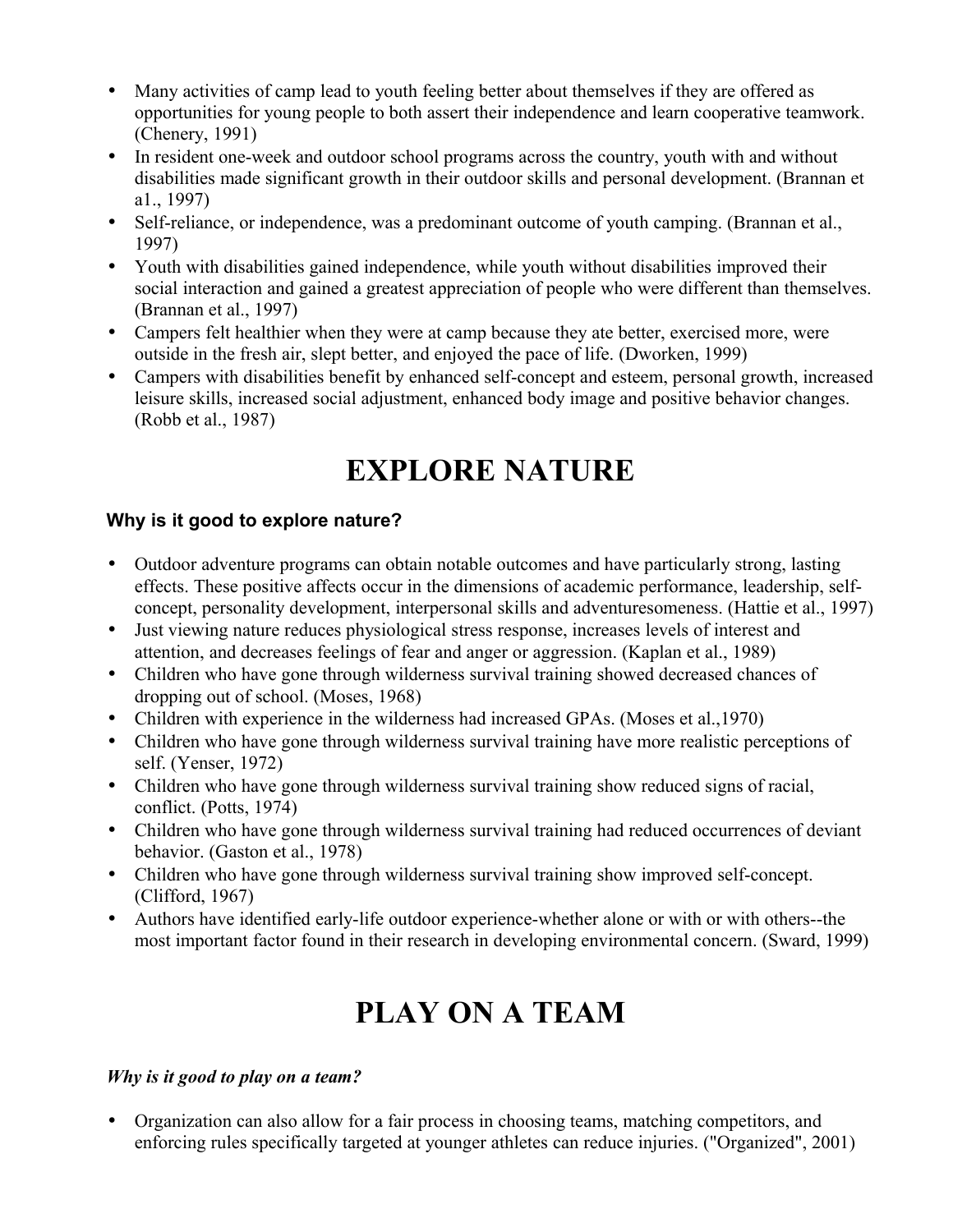- Regular physical activity can help reduce the risk of many adult health problems, including diabetes, obesity, and heart disease. ("Organized", 2001)
- Organized Sports . . . can be a viable means to increase activity levels in children and, hopefully, lead to the adoption of active lifestyles as adults. ("Organized" , 2001)
- Reasonable goals for children and preadolescents participating in organized sports include acquisition of basic motor skills, increasing physical activity levels, learning social skills necessary to work as a team, learning good sportsmanship, and having fun. ("Organized", 2001)
- Organized sports for children and preadolescents provide an opportunity for increased physical activity and an opportunity to learn sports and team skills in an environment where risks of participation can potentially be controlled. ("Organized", 2001)
- Girls who play sports have higher levels of self-esteem and lower levels of depression than girls who do not play sports. (Edwards, 1995)
- Girls who play sports have a more positive body image and experience higher states of psychological well being than girl and women who do not play sports. (Edwards, 1995)
- Girls who play sports learn about teamwork, goal-setting, the experience of success, the pursuit of excellence in performance, how to deal with failures, and other positive behaviors -- all of which are important skills for the workplace and life. (Edwards, 1995)
- Students who play at least one sport are 40% less likely to be regular smokers and 50% less likely to be heavy smokers. Regular and heavy smoking decreases substantially with an increase in the number of sports played. (Escobedo et al., 1993)

## **FOLLOW A TRAIL**

#### *Why is it good to walk, bike and hike?*

- 13% of children are overweight. (American, 1994)
- There is no better way to lose weight than walking. (American, 1994)
- The results of walking will be more permanent and pleasurable than any diet or weight loss scheme. (American, 1994)
- Walking lowers high blood pressure. (Bove, 1998)
- Walking decreases anxiety. (Bricklin et al., 1992)
- 90% of adults who describe themselves as active started their activity between the ages of 5 and 18. (Harris, 2003)
- 89% of children enjoy the feeling of accomplishment after participating in an outdoor activity. (Harris, 2003)
- 83% of children said that getting into a natural setting allows them to escape the pressures of everyday life. (Harris, 2003)
- 67% of children said that participating in outdoor activities strengthens their family's relationship with one another. (Harris, 2003)
- 73% of children said that participating in outdoor activities allows them to connect with themselves. 76% of children enjoy activities that are physically challenging. (Harris, 2003)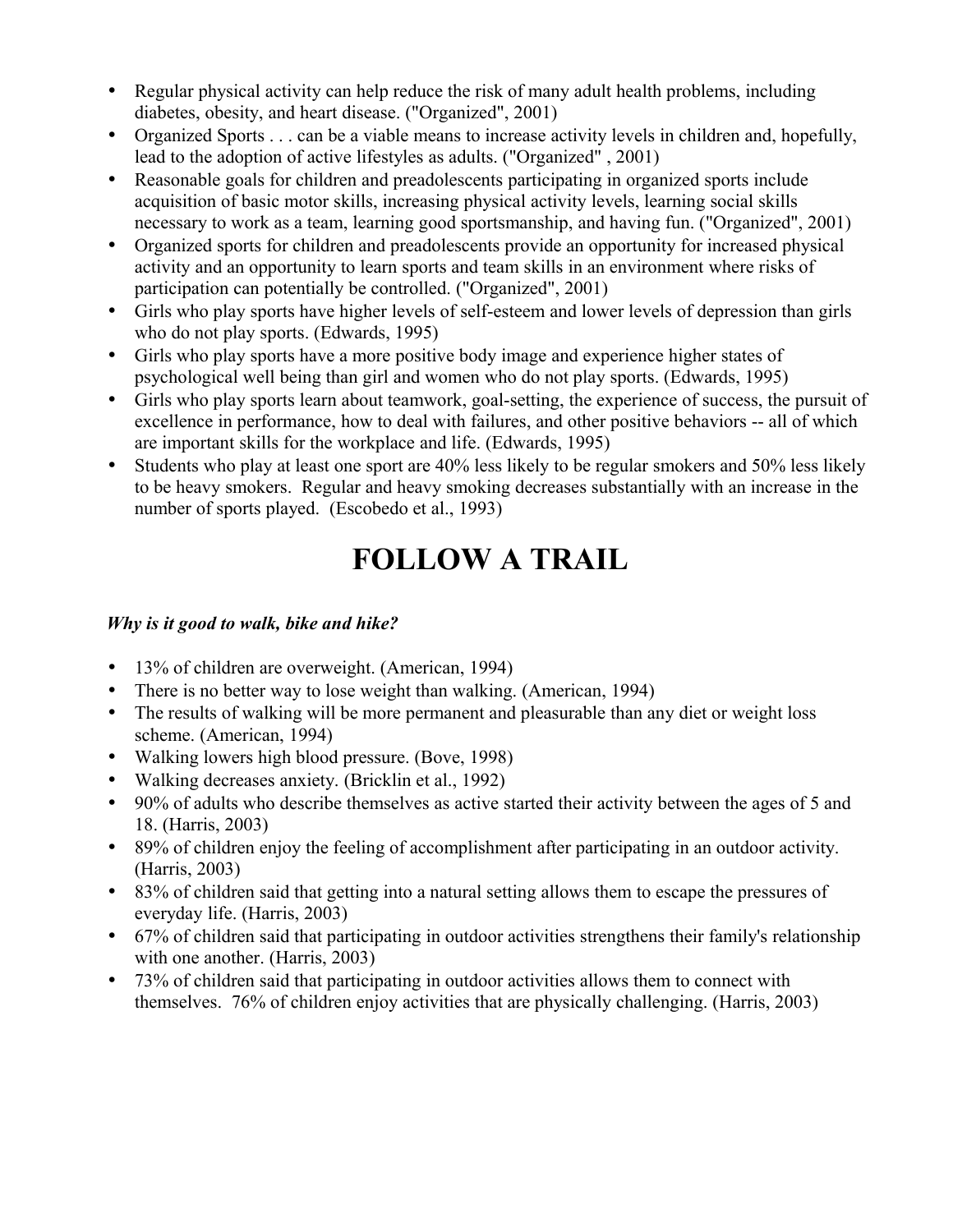## **RESEARCH BIBLIOGRAPHY**

American Heart Association Walking for a Healthy Heart, Dallas, TX, 1994

Bove, Alfred A. *Active Control of Hypertension*, The Physician and Sports medicine,Yol.26, No.4.

Brannan, S. Arick, & Fulleton, A. (1997). Inclusionary practices: A nationwide survey of mainstream camps serving all youth. Camping Magazine 70(1), 32-34.

Bray, G. A. 1989."Exercise and obesity." in Bourchard, C.; Shephard, R., Stephens, et. al., eds. Exercise, fitness and health. Chapter 41, Champaign, IL: Human Kinetics, Inc.

Bricklin and Spilner, eds. Prevention's Practical Encyclopedia of Walking for Health, p.168, Emmaus, PA. Rodale Press, 1992. Camping Magazine, 72(6), 36-40.

Chenery, M.F. (1991). I am somebody: The messages and methods of organized camping for youth development. Martinsville, IN: American Camping Association.

Clifford, E. & Clifford, M. (1967). Self-concepts before and after survival training. *British Journal of Social and Clinical Psychology*, 6, pp. 241-248.

Dworken, B.S. (1999). Campers speak: New England youth share ideas on societal issues. Camping Magazine,72(5),30-34.

Edwards P., Evening the odds: Adolescent women. tobacco and physical activity. Ottawa: Canadian Association for the Advancement of Women and Sport and Physical Activity, 1995.

Escobedo LG, Marcus SE, Holtzman D, Giovino GA. Sports participation, age at smoking initiation and the risk of smoking among US high school students. JAMA, March17 ,1993; 269:1391-1395.

Gaston, D., Plouffe, M. & Chinsky J. (1978). *An empirical investigation of a Wilderness adventure program for teenagers: The Connecticut Wilderness School.* ERIC Report No. ED 178 250.

Harris Interactive. Outdoor Industry Association Outreach Study. Outdoor Industry Association Nov. 2003

Hattie, J., H.W. Marsh, ,J.T Neill, & G.E Richards. 1997. Adventure Education and Outward Bound: Out of Class Experiences that Make a Lasting Difference. Review of Educational Research, 67,1, 43-87.

Impact and Benefits of Physical Activity and Recreation on Canadian Youth-at-risk. Canadian Parks/Recreation Association. 10 Aug. 2004 <http://www.lin.ca/resource/ html/impact.htm>.

Impulse Research Corporation. Final Report Boating Survey. Kaplan, R. & S. Kaplan. 1989. The Experience of Nature: Psychological Perspective. Cambridge: Cambridge University Press.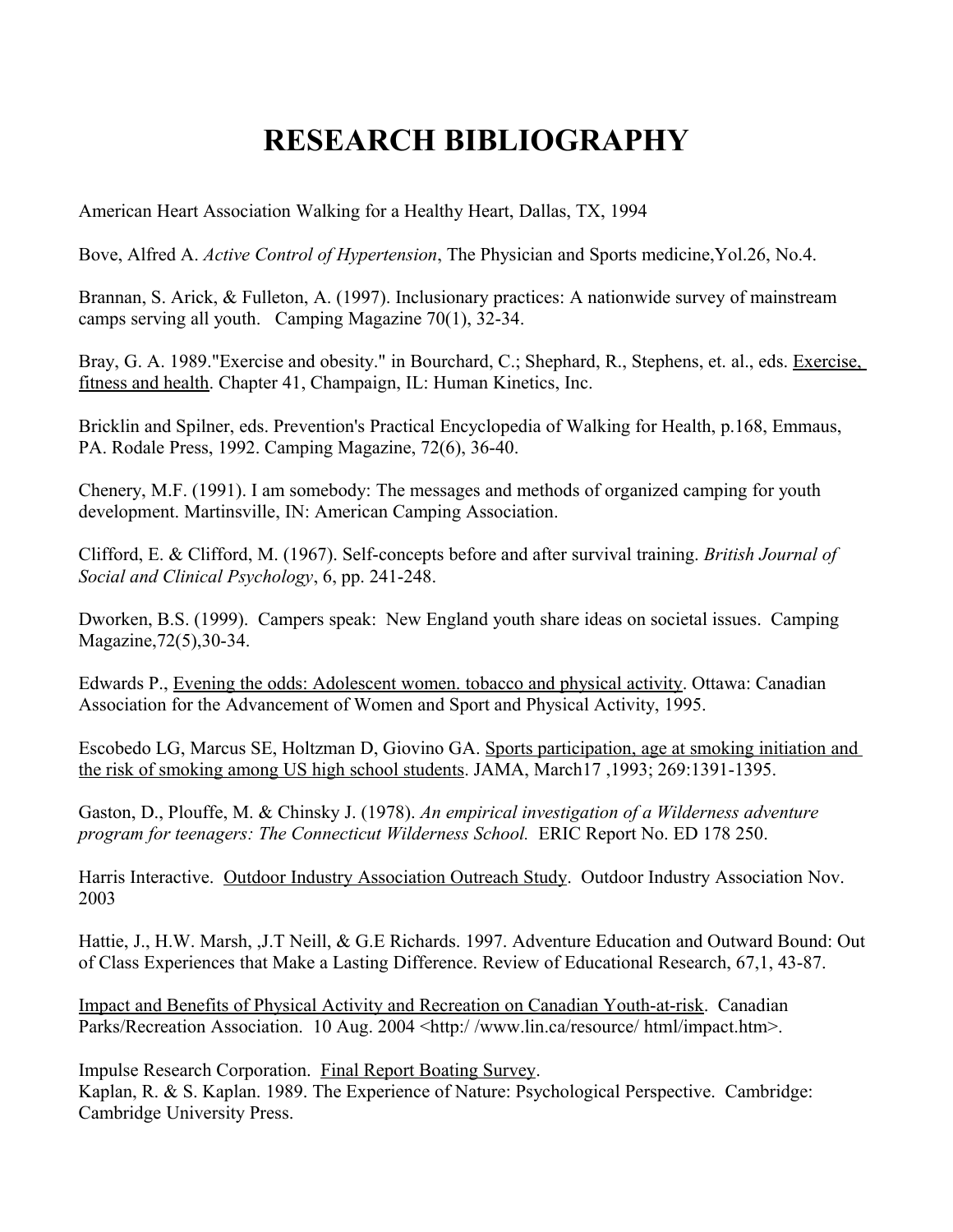Lane,N.E., Block, D.A., Jones, H.H, et. al. 1986. "Long-distance running, bone density, and osteoarthritis.": Journal of the American Medical Association 9: 1147-1151.

Marsh, P. (1999). Does camp enhance self-esteem?

Moses, D, and Peterson, Peterson, D. (1970) *Academic achievement helps programs.* Provo, UT: Brigham Young University, Academic Office.

Moses, D. (1968). Improving academic performance. Provo, UT: Brigham Young University.

National Marine Manufacturers. January 2003.Organized Sports for Children and Preadolescents." Pediatrics (2001).11Aug. 2004 < http:/ /aappublications.org/cgi/content/full/pedtatncs;107/6/1459>.

Paffenarger,R. S.,Jr.,Hyde.R.T., & Dow, A. (1991) "Health benefits of physical activity," in Driver, B. L., Brown, P. J., & Peterson,G. L. (eds) Benefits of Leisure. State College, PA: Venture Publishing, Inc., (49- 57).

Potts, V. (1974). Project BACSTOP evaluation report, 2973-2974.BattleCreek, MI: Michigan Department of Education, Battle Creek Public Schools. In Reinharz, S. (1979).Social Science. San Francisco: Jossey-Bass

Robb, G. & Ewert, A. (1987). Risk recreation and persons with disabilities. *Therapeutic Recreation Journal* 22(1),53-69.

Sekine, A. (1994). The effect of camp experience upon the locus of control and general self-efficacy of school children. Bulletin of Institute of Health and Sports Sciences, 17,177-183.

Sisovick, D. S., Laporte, R.E., & Newman, J.F. 1985. "The disease specific benefits and risks of physical activity and exercise. Public Health Reports.100:195-202.

Steams, Peter N. Why Study History? American Historical Association. Carnegie Mellon. 18 Aug. 2004 <http:/ /www.historians.org).

Sward, L.L. (1999).Significant life experiences affecting the environmental sensitivity of El Salvadorian environmental professionals. EnvironmentalEducationResearch,5(2),201-206.

Swimming and health. The British United Provident Association. 25Aug. <http: / /www.bupa.co.uk/healthinformation/html/healthy\_living/lifestyle/exercise/swimming/swimming\_health.html>.

Taylor, C.B., Sallis, J. F., & Needle, R. 1985. "The relationship of physical activity and exercise to mental health. "Public Health Reports. 100: 195-202.

Taylor, et al. Coping with ADD: The Surprising Connection to Green Play Settings. Environment and Behavior, Vol. 33 No. 1, January 200154-77, Sage Publications, Inc.

Taylor Kuo, Sullivan. Views of Nature and Self-Discipline: Evidence from Inner City Children Journal of Environmental Psychology. 11 June 2001.